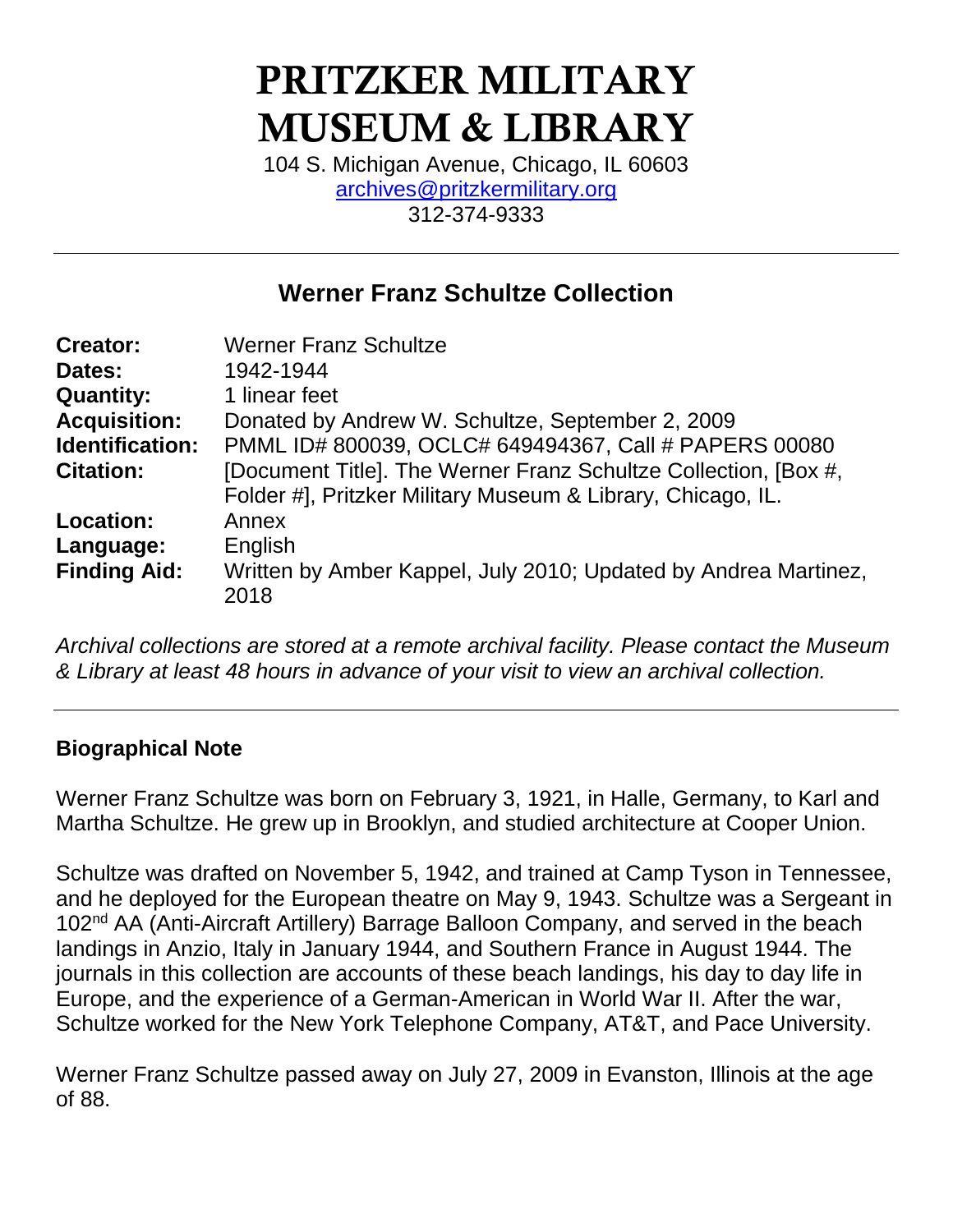#### **Scope and Content of the Collection**

The Werner Franz Schultze Collection consists of journals written by Schultze during World War II. In these journals Schultze writes of his first-hand experiences in the Army from being drafted to his transit to boot camp. The journals go into more detail of his experience in Italy and France as a Sergeant in 102<sup>nd</sup> AA Barrage Balloon Company. The accounts include the beach landings, day-to-day life, thoughts and feelings about the military, being bombed, being a German-American, and many illustrations of maps and diagrams of his life while in Italy and France.

#### **Arrangement**

The collection is arranged in chronological order according to Schultze's account of his World War II experience. The collection is contained within in one flat box, and is arranged in one series:

#### **Series One: Personal Journals, 1942-1944, Box 1**

The journals are an account of Schultze's experience in World War II.

## **Rights**

Items in this collection are in the Public Domain.

## **Separations**

Paragraph description of related but separated materials (books, artifact, etc). These items include:

| <b>Item ID</b> | <b>Call Number</b>       | <b>Description</b> | Location     |
|----------------|--------------------------|--------------------|--------------|
|                | 800039001 G6714.R7A35 S7 | Map of Rome        | <b>FF3-5</b> |

## **Key Subjects**

This collection is indexed under the following headings in the Library's online catalog. Researchers interested in materials about related topics, persons, or places should search the catalog using these subject headings.

#### **Names**

Schultze, Werner Franz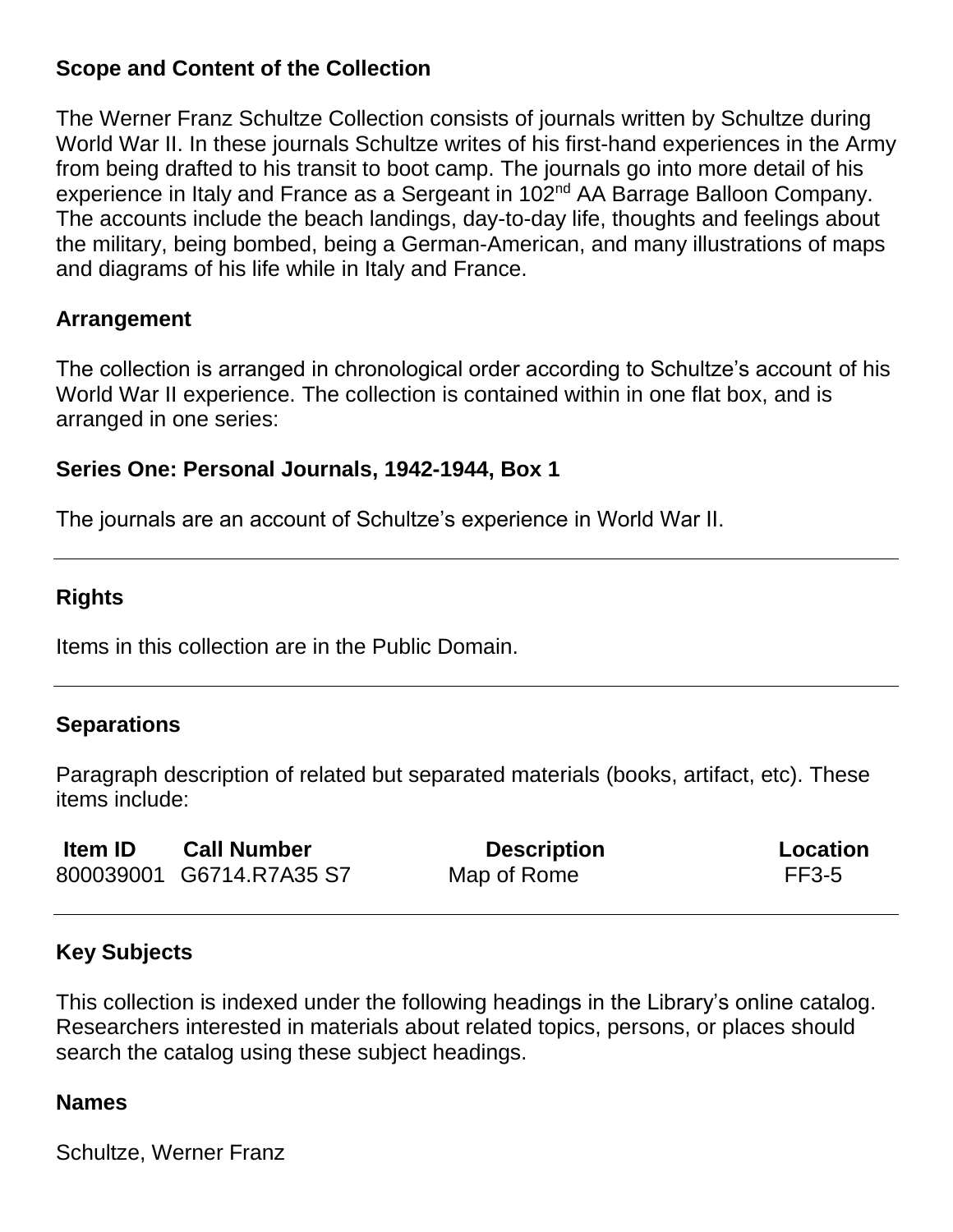# **Subjects**

Anzio Beachhead, 1944--Personal narratives, American. Barrage balloons--American--United States. Operation Dragoon, 1944.

## **Container List**

| Box | <b>Folder</b> | Item ID#  | <b>Title</b>                                                                                                                       | <b>Dates</b>                        |
|-----|---------------|-----------|------------------------------------------------------------------------------------------------------------------------------------|-------------------------------------|
|     |               |           | Series One: Personal Journals, 1942-<br>1944                                                                                       |                                     |
| 1   | $\mathbf 1$   | 800039002 | "Introduction" Leather bound "Record"<br>book page 3-14                                                                            | November 1942                       |
|     |               |           | Physical Exam at Grand Central Palace,<br>page 3                                                                                   | 5 November,<br>1942                 |
|     |               |           | Furlough, page 3-4                                                                                                                 | $6 - 27$<br>November, 1942          |
|     |               |           | Report to Long Island Station for<br>duty/camp, page 5-6                                                                           | 28 November,<br>1942                |
|     |               |           | Camp Upton in Yaphank, NY-processing<br>and waiting, page 6-11                                                                     | 29 November- 3<br>December, 1942    |
|     |               |           | In transit to Camp Tyson, Tennessee by<br>way of Pittsburg, PA, Denison, OH,<br>Indianapolis, IN, and Nashville, TN,<br>page 11-14 | December 1942                       |
|     | $\mathbf{2}$  | 800039003 | <b>Anzio Diary Part One</b>                                                                                                        | 9 September<br>1943-15 May,<br>1944 |
|     |               |           | Introduction                                                                                                                       | n.d.                                |
|     |               |           | Invasion of Italy at Paestum, page 1-2                                                                                             | 9 September                         |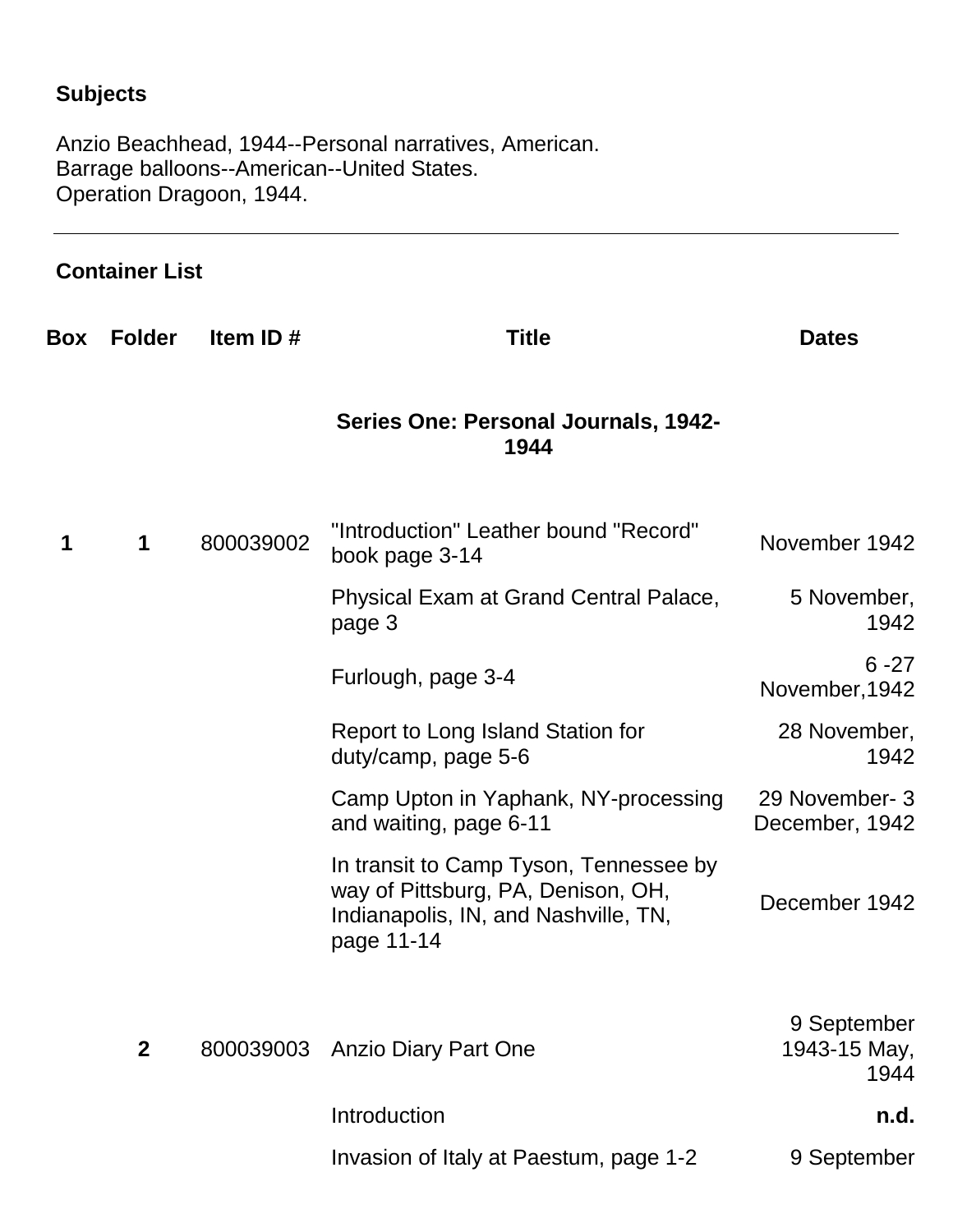,1943

| Illustration: "Red Beach," page 3                                                                   | 9 September<br>,1943       |
|-----------------------------------------------------------------------------------------------------|----------------------------|
| <b>Illustration: "German Machine Next</b><br>Tower," page 4                                         | 9 September<br>,1943       |
| Illustration: "The Olde Swimming Hole,"<br>page 4                                                   | 9 September<br>,1943       |
| Naples, page 5-7                                                                                    | 17-21 January,<br>1944     |
| Illustration: "LST 165-Englished maned,<br>American made, powered by Diesel,<br>twin screw," page 6 | 19 January, 1944           |
| Anzio and Nettuno-South Beach, page<br>$8 - 12$                                                     | 22-23 January,<br>1944     |
| Illustration: "South Beach & Anzio," page<br>12                                                     | 23 January, 1944           |
| South Beach, Anzio, page 12-17                                                                      | 24-26 January,<br>1944     |
| Anzio, page 17-136                                                                                  | 27 January-15<br>May, 1944 |
| Illustration: "Anzio Harbor-1944," page<br>22                                                       | 28 January, 1944           |
| Illustration: "Home Sweet Home," page<br>25                                                         | 30 January, 1944           |
| Illustration: "Time Marches On," page 28                                                            | 3 February, 1944           |
| Illustration: "Lincoln's Birthday," page 34                                                         | 12 February,<br>1944       |
| Illustration: "Site 6" Bomb Damage, page<br>35                                                      | 12 February,<br>1944       |
| Illustration: "What's this, an extra day-,"<br>page 53                                              | 29 February,<br>1944       |
| Illustration: "Service," page 59                                                                    | 5 March, 1944              |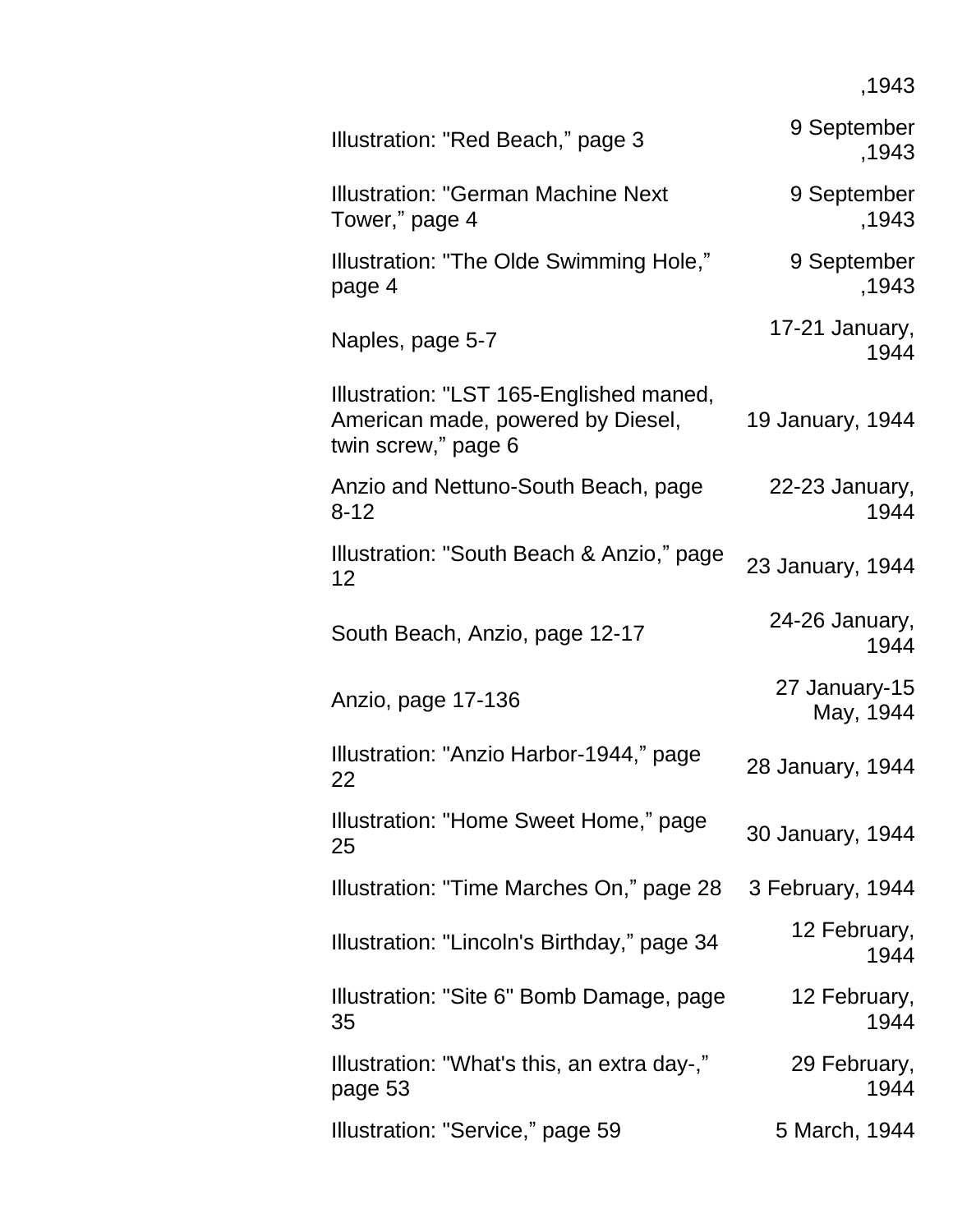|   | Illustration: "Anzio-Nettuno-Littoria-<br>Cassino-Rome," page 81         | 28 March, 1944                     |
|---|--------------------------------------------------------------------------|------------------------------------|
|   | Illustration: "Palm Sunday," page 86                                     | 2 April, 1944                      |
|   | Illustration: "Pay Day," page 87                                         | 2 April, 1944                      |
|   | Illustration: "Easter," page 95                                          | 9 April, 1944                      |
|   | Illustration: "The Cranium Quartet," page<br>116                         | 29 April, 1944                     |
|   | Illustration: "Old Type, New Type" LCT,<br>page 122                      | 7 May, 1944                        |
|   | Illustration: "Received our first beer<br>rationBefore, After," page 125 | 8 May, 1944                        |
|   | Illustration: "Left States One Year Ago<br>Today," page 126              | 9 May, 1944                        |
|   | Illustration: "End Section of Mole," page<br>128                         | 11 May, 1944                       |
|   | Illustration: "Anzio 'B' Flight," page 131                               | 12 May, 1944                       |
|   | Illustration: Street map of house and<br>bomb strikes," page 135         | 14 May, 1944                       |
|   | Illustration: "Section View" of new house,<br>page 136                   | 15 May, 1944                       |
| 3 | 800039004 "Over Seas Diary- Part Two-"                                   | 16 May, 1944-11<br>September, 1944 |
|   | Introduction, page 1                                                     | n.d.                               |
|   | Anzio, page 2-26                                                         | 16 May -2 June,<br>1944            |
|   | Illustration: "Hot Water & Shower<br>Arrangement," page 4                | 20 May, 1944                       |
|   | Illustration: "1st Floor Plan," page 5                                   | 20 May, 1944                       |
|   | Illustration: "Oil Burner," page 8                                       | 24 May, 1944                       |
|   | Illustration: "Front Line Movies," page 10                               | 25 May, 1944                       |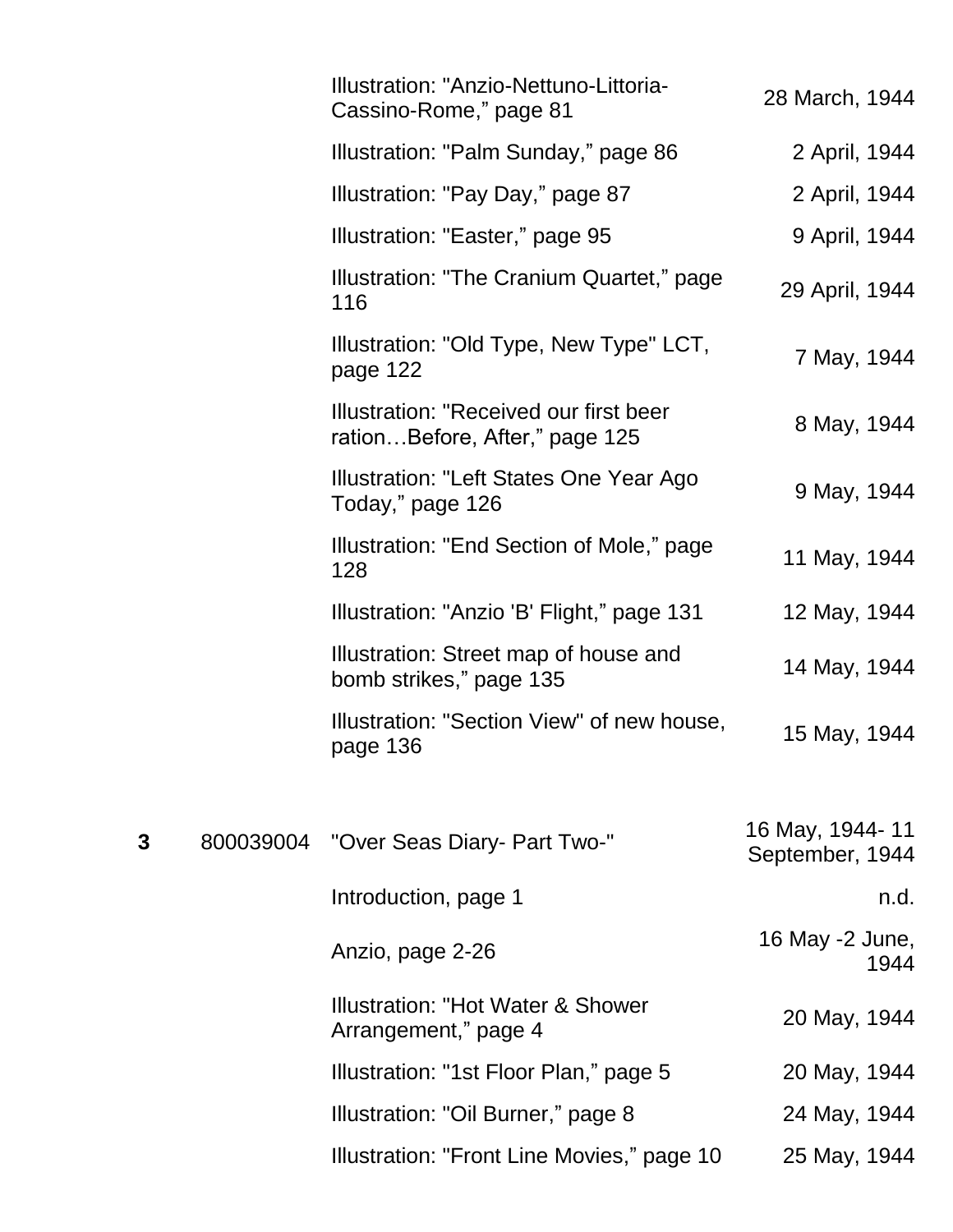| Illustration: "Motor Pool," page 21                 | 30 May, 1944             |
|-----------------------------------------------------|--------------------------|
| Enroute to Naples, page 27                          | 2 June, 1944             |
| Bagnolia, page 28                                   | 3 June, 1944             |
| Naples, page 29                                     | 4-8 June, 1944           |
| Enroute to Anzio, page 29                           | 9 June, 1944             |
| Anzio "The Last Days of Anzio," page<br>$31 - 37$   | 10-15 June, 1944         |
| Enroute Civitevecchia, page 38-40                   | 16 June, 1944            |
| Civitevecchia, page 41-45                           | 17-21 June, 1944         |
| Rome, page 45-47                                    | 22 June, 1944            |
| Civitevecchia, page 48-53                           | 23-27 June, 1944         |
| Illustration: "Sites In Civtevecchia," page<br>49   | 24 June, 1944            |
| Illustration: "Main C.P.-Civitevecchia,"<br>page 51 | 25 June, 1944            |
| Enroute to Piombino, page 53-55                     | 28 June, 1944            |
| Piombino, page 55-69                                | 29 June-11 July,<br>1944 |
| Illustration: "Sites in Piombino," page 57          | 29 June, 1944            |
| Illustration: "Home Sweet Home," page<br>58         | 30 June, 1944            |
| At-Sea, page 69                                     | 12 July, 1944            |
| On board the "Kemp Battle," page 70-72              | 13 July, 1944            |
| "In-Transit," page 72-74                            | 15 July, 1944            |
| Paestum, page 74-81                                 | 16-21 July, 1944         |
| 15 miles outside of Naples, page 81-82              | 22 July, 1944            |
| In-the-fields, page 82-88                           | 23-27 July, 1944         |
| Naples, page 89-90                                  | 28 July, 1944            |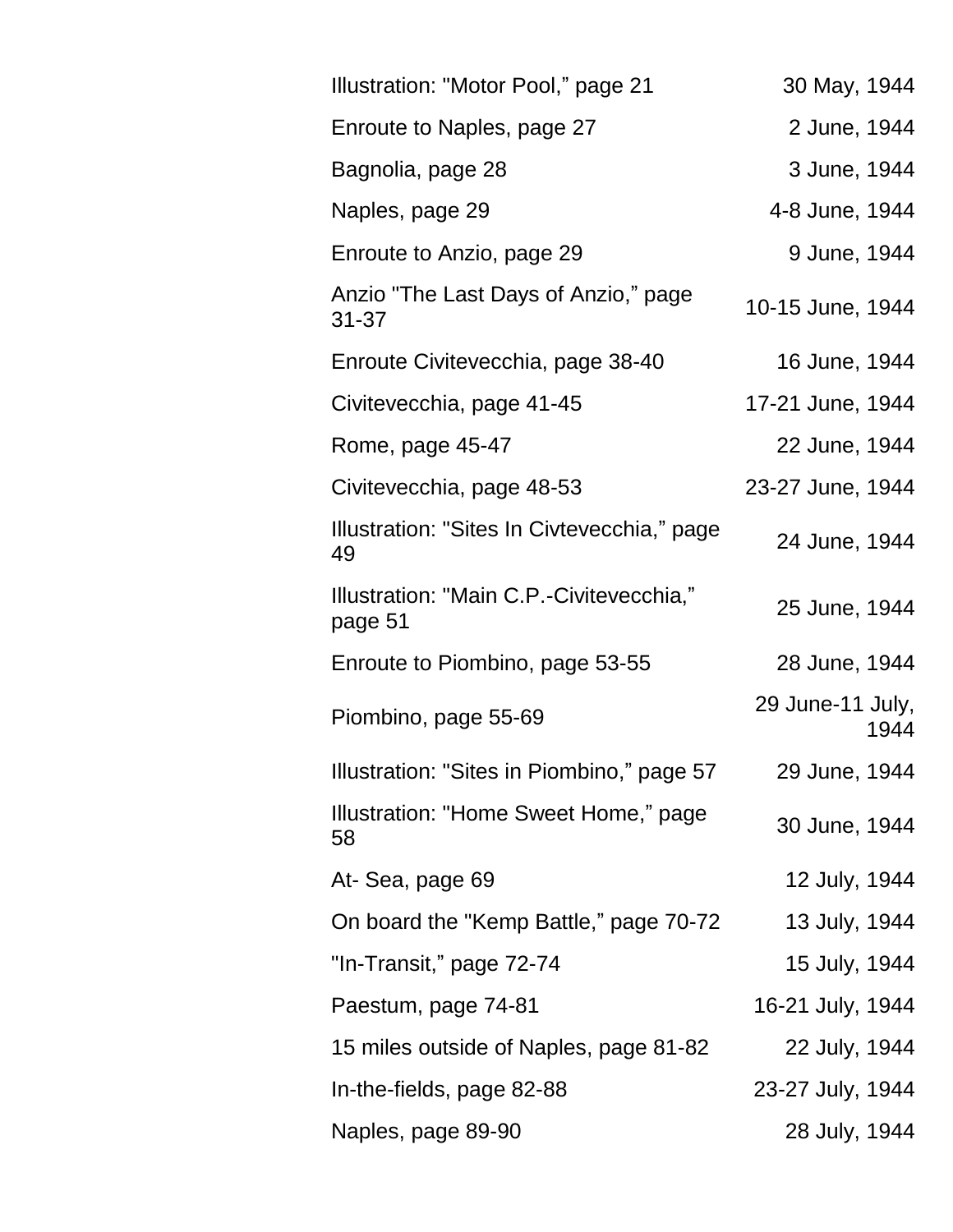| In-the-fields, page 90-101                                                                             | 29 July-7 August,<br>1944 |
|--------------------------------------------------------------------------------------------------------|---------------------------|
| Illustration: "Map of In the Fields<br>Surrounding Naples, page 94                                     | 2 August, 1944            |
| Illustration: "Staging Area," page 95                                                                  | 2 August, 1944            |
| Biai, page 101-104                                                                                     | 8 August, 1944            |
| LCT 535, page 105-108                                                                                  | 9-11 August,<br>1944      |
| Ajoccia, Corsica, page 109-115                                                                         | 12-13 August,<br>1944     |
| Illustration: LCT 535 diagram, page 110                                                                | 12 August, 1944           |
| Illustration: Map of transit from Italy to<br>France, page 111                                         | 12 August, 1944           |
| Ajoccia, description of invasion of S.<br>France at S. Raphael, page 113-115                           | 13 August, 1944           |
| LCT 535, page 114-115                                                                                  | 14 August, 1944           |
| Illustration: "Fore part of Convoy-Aug.<br>14-11:25 Direction North-West," page<br>114                 | 14 August, 1944           |
| Illustration: "The new tank-dozer &<br>general features of the Sherman<br>medium tank, U.S.," page 115 | 14 August, 1944           |
| France, page 116-122                                                                                   | 15 August, 1944           |
| Illustration: "Le Darmont," page 122                                                                   | 15 August, 1944           |
| Darmont (Green beach), page 123-130                                                                    | 16 -18 August,<br>1944    |
| Illustration: "Distance from Green to Red<br>approx 4 $\frac{1}{2}$ miles" map, page 128               | 18 August, 1944           |
| Illustration: "Red Beach Defenses," page<br>129                                                        | 18 August, 1944           |
| Illustration: "Strong Points," page 130                                                                | 18 August, 1944           |